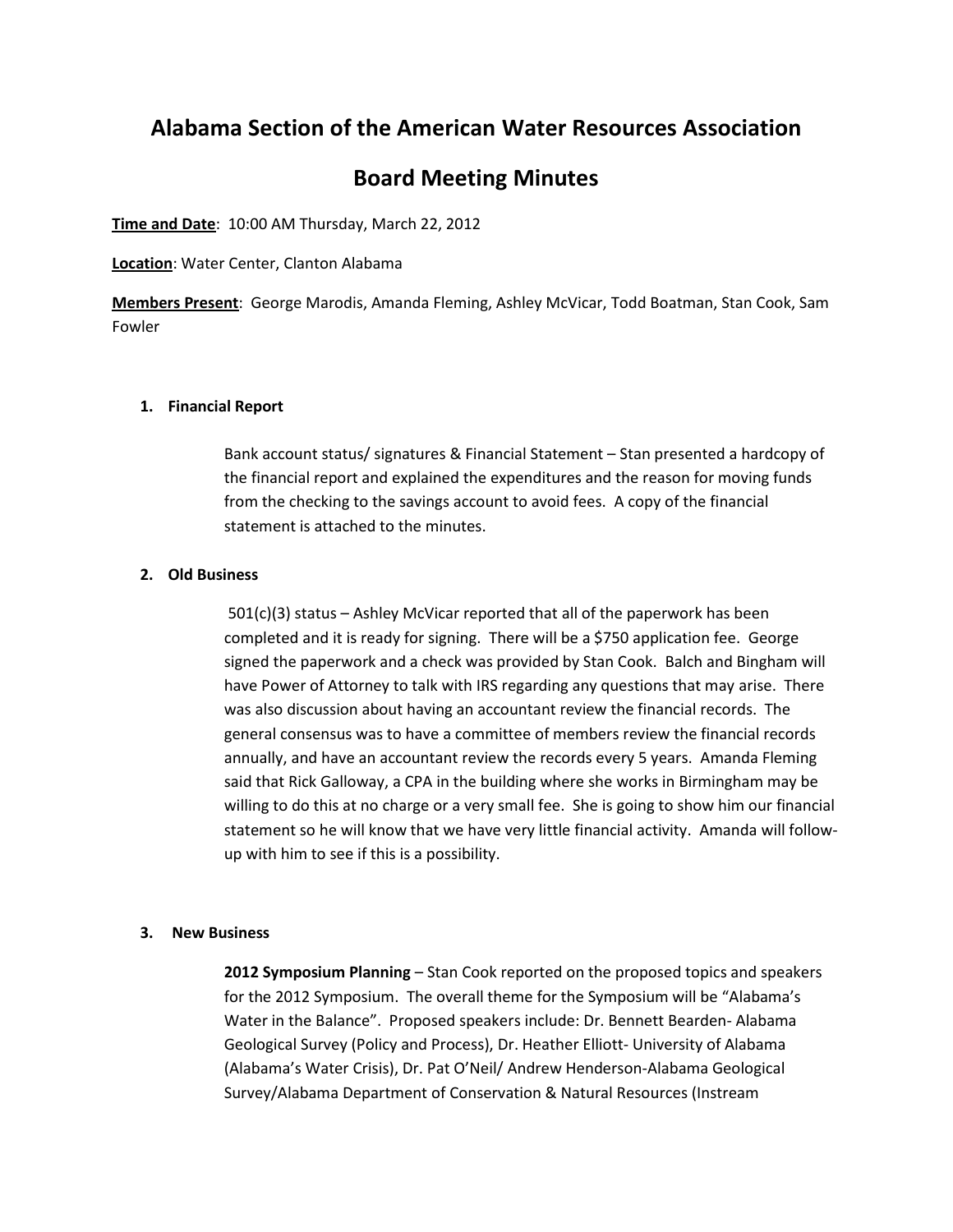Flow/Wildlife Protection), Jimmy Carlisle or Brian Hardin-Alabama Farmer's Federation (Farmer's Prospective), Charles Stover- Alabama Power Company (Hydropower Prospective), Mitch Reid-Alabama Rivers Alliance (Proposed Water Plan). Other possibilities include someone from the Alabama Office of Water Resources. Stan will follow-up with the potential speakers to confirm they can all participate.

Coordination with Conference Committee and Review of Assignments/Action Items – there was general discussion about the registration using PayPal and about the social event at the FloraBama. A question was raised about whether there was information about sponsorships on the conference website and about whether there are links between the AWRA website and the conference website. Fowler reported that the number of spaces for sponsors will be limited to 10 and that the conference planning committee will determine who will get the exhibit spaces. It was recommended that priority be given to paying sponsors.

Student Awards – Sam Fowler recommended that for 2012 the Section should write checks for the student wards. He explained the reason is due to the complexity of paying the students through the AU account and the fact that non-US citizens are taxed at 30% if paid via AU. He explained that the funding to cover this cost could be included in the professional services contract with the Section. Ashley is going to ask the attorneys to make sure they do not see a problem with the Section paying the student awards directly.

There was general discussion on other several topics (i.e., process for nomination new Board members, dates for future meetings, sending members to national meetings, paying for speaker expenses, etc.). This discussion was primarily for informational purposes—no actions were taken regarding these matters.

4. The meeting was adjourned at 11:00 AM.